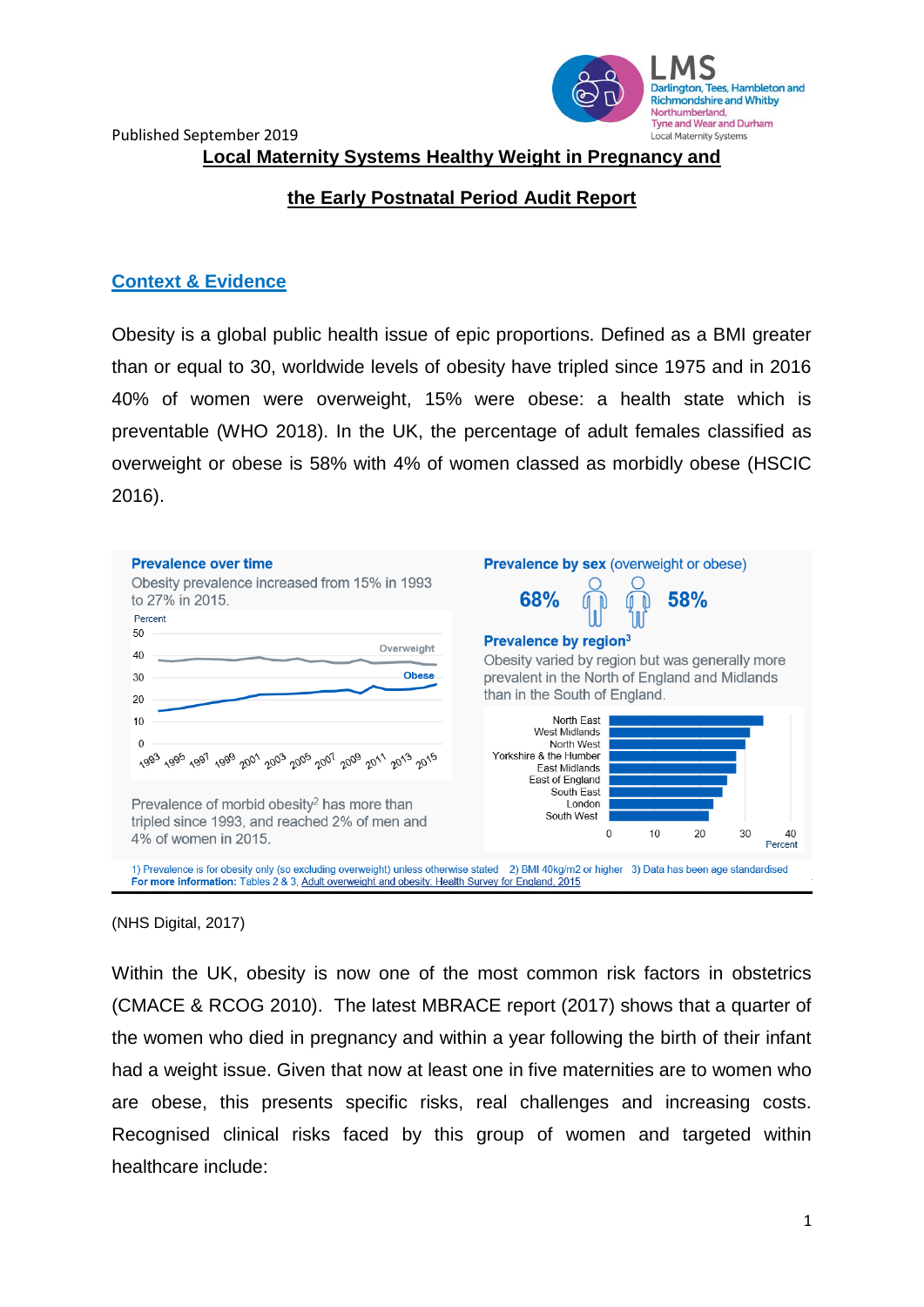

- o Gestational diabetes
- o Venous thromboembolism
- o Hypertension
- o Miscarriage, stillbirth and neonatal death
- o Congenital abnormality
- o Dysfunctional labour
- o Anaesthetic risk
- o Postpartum haemorrhage
- o Wound infection
- o Difficulty with breastfeeding
- o Increased risk of Caesarean section

In addition, maternal obesity is the single biggest risk factor for childhood obesity. The longer term impact on the obese child will result in more illnesses, absences from school with greater health related limitations requiring medical care (Carey et al, 2015; Whittiker, 1997). There is the potential to develop diabetes cardiovascular disease, breathing and musculoskeletal problems as well as the psychological damage affecting these children (WHO, 2018).

Obesity in pregnancy is driven by a complex range of factors such as poverty, unemployment, education and environmental and societal influences (Heslehurst et al. 2007). Data compiled by Green (2013) demonstrates that maternal obesity is nearly twice as high in the most deprived quintile of lower super output areas (LSOA) in comparison to other population groups, with areas across the region being significantly worse than the national average. Adopting a whole systems approach (Tedstone, 2018) is key in tackling inequalities and reducing obesity by developing local narrative to build the case for support.

National Institute for health and Care Excellence (NICE) guidance for weight management before, during and after pregnancy (2010) and the Centre for Maternal and Child Enquires (CMACE)/Royal College of Obstetricians and Gynaecologists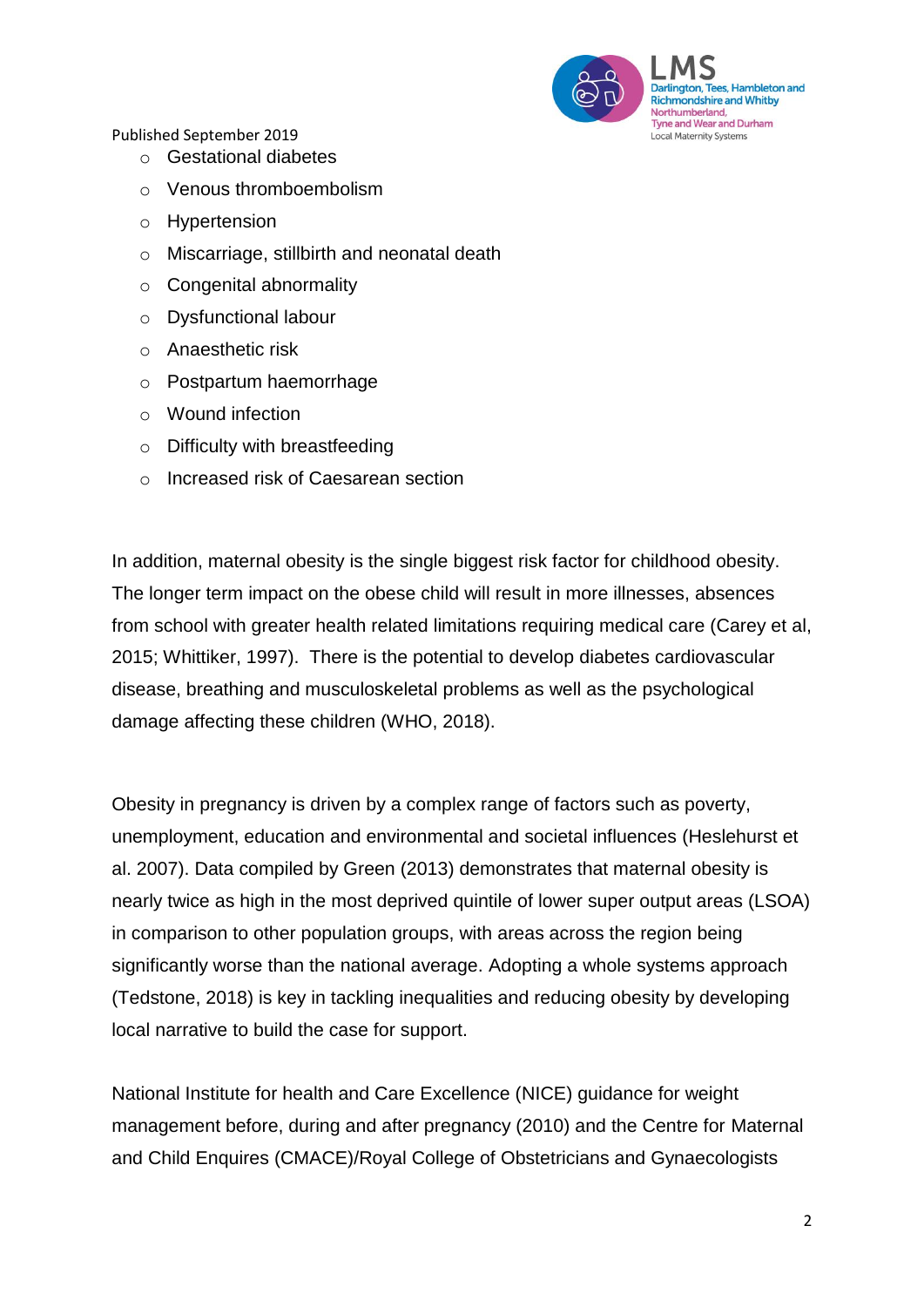

(RCOG) (2010) set out guidance for best practice in relation to obesity in pregnancy which should guide best national practice.

# **Local context**

.

The North East of England has one of the highest adult and childhood obesity levels in the UK (PHE, 2018).Although BMI is recorded when women first book in with maternity services and this data is reported into national maternity data system there is no information that is subsequently shared. However, using the national and regional data that can be accessed there is a regional obesity crisis. Women and their families come into contact with many different parts of the health and social care system before, during and after a pregnancy. Each part of that system has varying potential to impact on reducing obesity rates and offer support, advice and guidance to maximise opportunities for health gain.

| <b>Indicator</b>                                                               | Period  | 4D        | England | East Midlands region | England region<br>East of I | ondon region | North East region | North West region | South East region | South West region | West Midlands region | Yorkshire and the Humber |
|--------------------------------------------------------------------------------|---------|-----------|---------|----------------------|-----------------------------|--------------|-------------------|-------------------|-------------------|-------------------|----------------------|--------------------------|
| 2.12 - Percentage of adults (aged<br>18+) classified as overweight or<br>obese | 2016/17 |           | 61.3    | 63.3                 | 61.9                        | 55.2         | 66.1              | 63.3              | 59.7              | 60.3              | 63.6                 | 65.3                     |
| Percentage of physically active<br>adults - current method                     | 2016/17 |           | 66.0    | 65.0                 | 66.8                        | 64.6         | 64.0              | 65.1              | 68.9              | 70.4              | 62.6                 | 64.6                     |
| Percentage of physically inactive<br>adults - current method                   | 2016/17 |           | 22.2    | 23.1                 | 21.7                        | 22.9         | 24.6              | 23.4              | 19.3              | 18.7              | 25.0                 | 24.1                     |
| 2.17 - Estimated diabetes<br>diagnosis rate                                    | 2017    | <b>OD</b> | 77.1    | 83.8                 | 75.5                        | 71.2         | 81.4              | 81.0              | 74.1              | 73.8              | 85.6                 | 80.6                     |
| Reception: Prevalence of healthy<br>weight                                     | 2016/17 |           | 76.4    | 76.3                 | 78.1                        | 76.2         | 74.9              | 75.3              | 77.9              | 76.5              | 74.8                 | 76.7                     |
| Reception: Prevalence of<br>overweight                                         | 2016/17 |           | 13.0    | 13.3                 | 12.5                        | 12.1         | 13.8              | 13.6              | 12.9              | 14.2              | 13.4                 | 12.5                     |
| Reception: Prevalence of obesity<br>(including severe obesity)                 | 2016/17 |           | 9.6     | 9.5                  | 8.6                         | 10.3         | 10.7              | 10.3              | 8.5               | 8.8               | 10.7                 | 9.7                      |
| Reception: Prevalence of severe<br>obesity                                     | 2016/17 |           | 2.35    | 2.29                 | 1.97                        | 2.87         | 2.83              | 2.43              | 1.87              | 1.78              | 2.90                 | 2.37                     |
| Year 6: Prevalence of healthy<br>weight                                        | 2016/17 |           | 64.4    | 65.2                 | 67.1                        | 59.9         | 61.6              | 63.5              | 68.2              | 68.9              | 61.4                 | 63.9                     |
| Year 6: Prevalence of overweight                                               | 2016/17 |           | 14.3    | 14.2                 | 13.6                        | 14.9         | 14.8              | 14.4              | 13.7              | 13.9              | 14.8                 | 14.2                     |
| Year 6: Prevalence of obesity<br>(including severe obesity)                    | 2016/17 |           | 20.0    | 19.2                 | 17.9                        | 23.6         | 22.5              | 20.8              | 16.9              | 16.2              | 22.4                 | 20.4                     |
| Year 6: Prevalence of severe<br>obesity                                        | 2016/17 |           | 4.07    | 3.75                 | 3.32                        | 5.28         | 4.92              | 4.24              | 3.18              | 2.80              | 4.86                 | 4.28                     |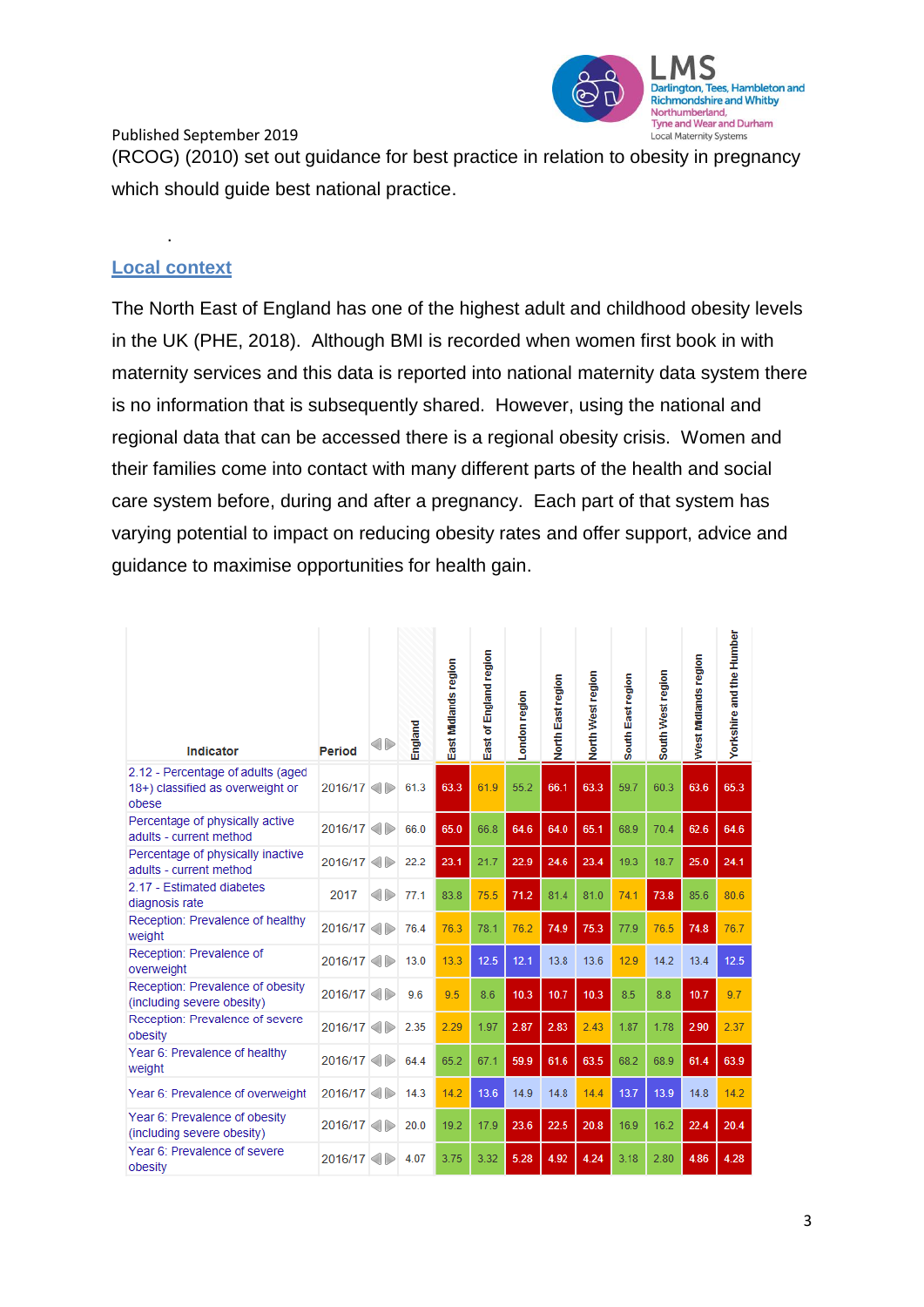

Published September 2019 (PHE, 2018)

#### **Regional LMS Obesity Audit**

The North East Local Maternity System (LMS) boards have identified seven priorities for improving maternal and infant health at a population level. Obesity in pregnancy is one of these priorities and this audit is being undertaken to support and develop a greater understanding of the current position of clinical practice in relation to obesity during pregnancy and the post-natal period. The findings from the audit have informed a series of recommendations for enhancing maternal and child outcomes. This approach is designed to support areas to examine their impact upon reducing obesity rates across the whole systems.

This audit tool was developed in conjunction with key members of the local LMS boards. The brief recommended that this activity was undertaken as a face to face exercise in small focus groups, with all hospital Trusts/localities in the North East. Groups to include: Heads of Midwifery (HOM), members of the Local Authority (LA) 0-19 team, Trust obesity nurse/Midwife and a Public Health representative for the obesity strategy. This occurred throughout April/May 2018 and included the following Trusts:

- County Durham and Darlington NHS Foundation Trust
- Newcastle upon Tyne Hospitals NHS Foundation Trust
- South Tees Hospitals NHS Foundation Trust
- North Tees and Hartlepool Hospitals NHS Foundation Trust
- Gateshead Health NHS Foundation Trust
- South Tyneside NHS Foundation Trust
- Northumbria Healthcare NHS Foundation Trust
- City Hospitals Sunderland NHS Foundation Trust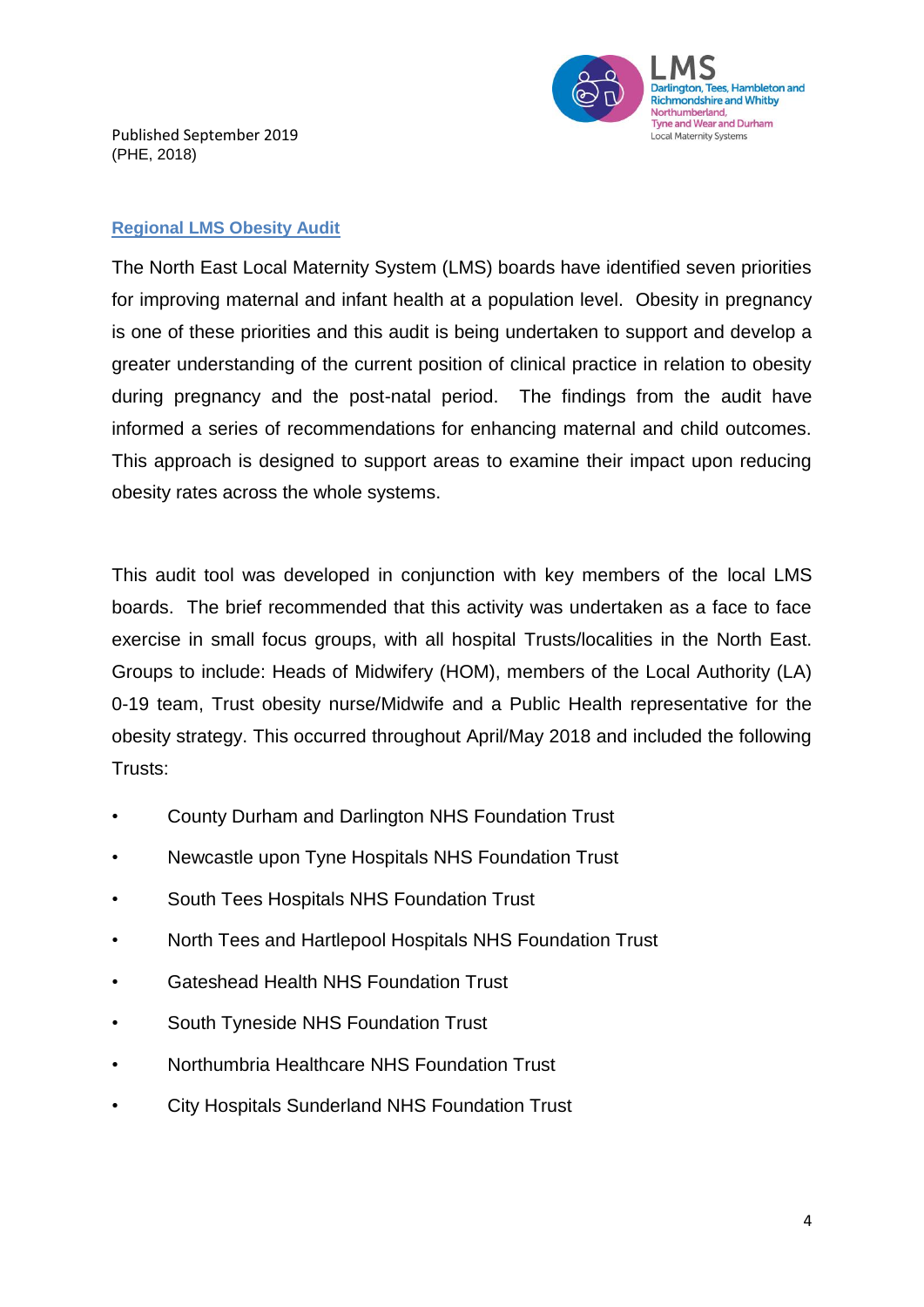

### **Data and Reporting, Leadership and Coordination**

At booking Trusts collect data on BMI groups for the purpose of claiming the appropriate maternity payment plan and for enabling an appropriate pathway of care to meet NICE/RCOG guidance. The majority of Trusts do not currently use BMI data for the development of obesity services with the exception of Sunderland, South Tees & North Tees. There is no standardised national data set in relation to obesity in pregnancy in which to benchmark Trusts.

The audits found that local multi agency partnership meetings addressing obesity in pregnancy and the post-natal period were the exception rather than the norm with only South Tees having a specific collaborative multi stakeholder working group in relation to obesity in pregnancy until the child is age five. The Maternal and Infant Child Health Strategic Partnership (MICH) is a collaboration of Professionals across South Tees which focus on 6 high impact areas for maternity, health visiting and preconception to five years old. This includes a working group which aims to address the issues and reduce the risks associated with obesity in pregnancy in relation to infant mortality and pregnancy related complications. The MICH partnership meets on a quarterly basis and has developed a strategic, overarching vision and action plan for the delivery of services ensuring a co-ordinated, joined up approach. North Tees (Stockton LA) is in the process of establishing a group led by the health visiting 0-19 service. Most localities had a multi-stakeholder group in relation to child health or general adult obesity. Newcastle and Gateshead have a 'child be healthy' strategic partnership with key stakeholders with a focus on children which could easily be adapted to incorporate obesity in pregnancy.

The majority of localities do not have obesity in pregnancy within any of the key strategic documents, with some localities having a general population obesity section within their Health & Wellbeing (H&W) strategy. North Tees & South Tees localities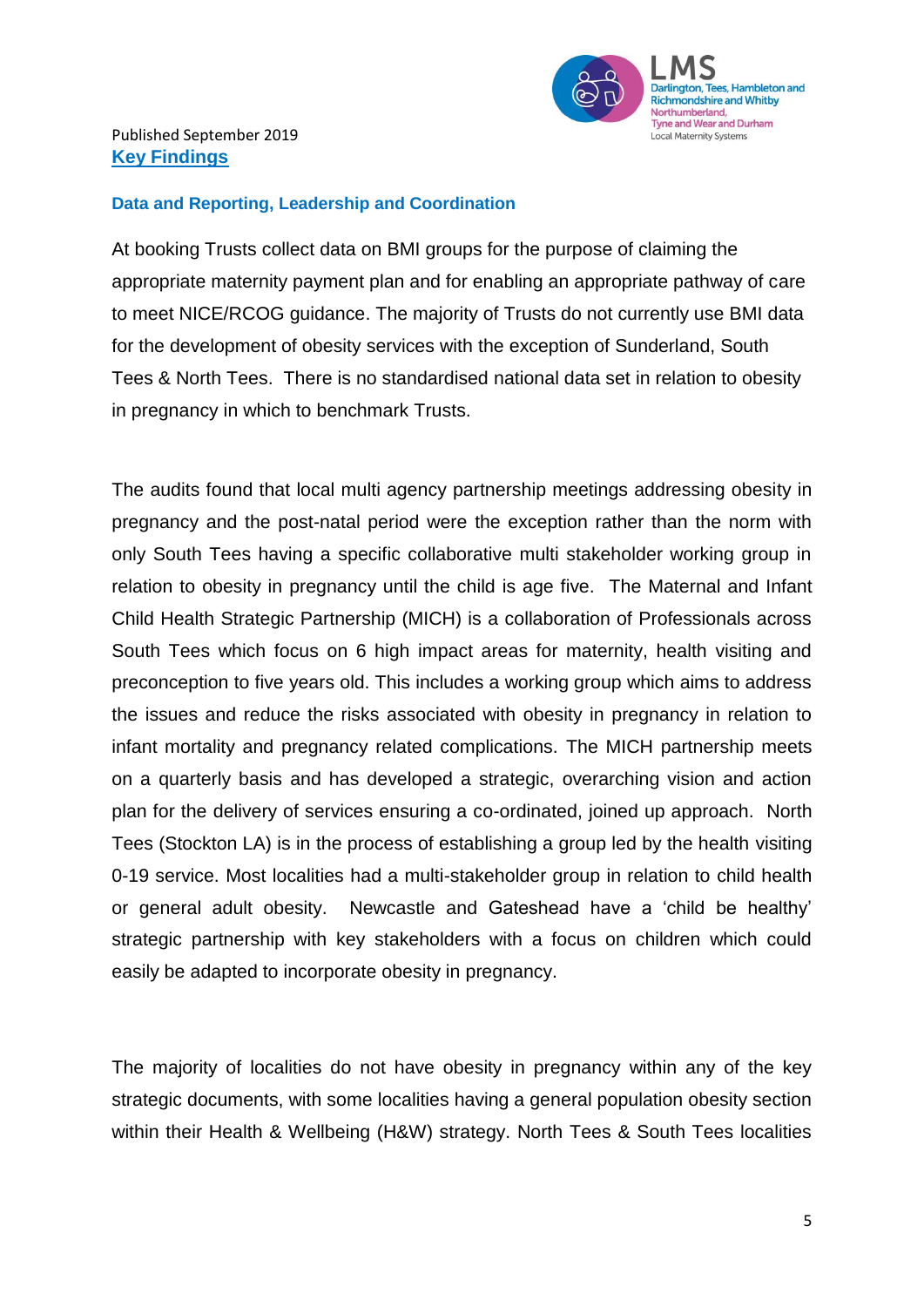

Published September 2019 have specific obesity in pregnancy within their CCG service specification and/or service delivery improvement plans.

Three out of Eight localities (South Tees, Sunderland and North Tees) have a specialist role consisting of a Midwife delivering a clinic to women of specific BMI groups. A further 2 localities (Newcastle, Northumbria) have a specialist Midwife delivering high dependency clinics not specific to obesity (however women with an increased BMI would be included if they had a co-morbidity such as diabetes). The remaining 3 Trusts did not have a specialist role in place. South Tyneside is in consultation with Sunderland to commence a role in line with Sunderland's obesity in pregnancy clinic. Gateshead specialist Midwife role was decommissioned in 2017 due to funding and capacity issues for other priorities.

The majority of localities have Health Visiting services that offer child healthy weight programmes as a universal offer. In some localities this is achieved through a family lifestyle approach, such as the Healthy Families 'Right from the Start' programme, 'HENRY' programme or 'Life Activity and food' programme (LAF) which provides parents with a healthy eating and activity programme

Weight management services were varied across the eight localities with only four Trusts (North Tees, South Tees, Sunderland & Northumbria) having access to a Dietitian for the increased BMI pregnant population. However, dietetic services were available for those women who had diabetes in all localities. All dietetic services were Trust based (Tier 3 CCG funded). Only one Trust (South Tees) provided a Dietitian, working alongside the specialist role to provide a one stop service to women with and increased BMI in the pregnancy obesity clinic. The three other Trusts referred women from the healthy lifestyle clinic or community to the Hospital Dietitian based in dietetics. Attendance at the dietetic service is not currently monitored for compliance by any of the three Trusts.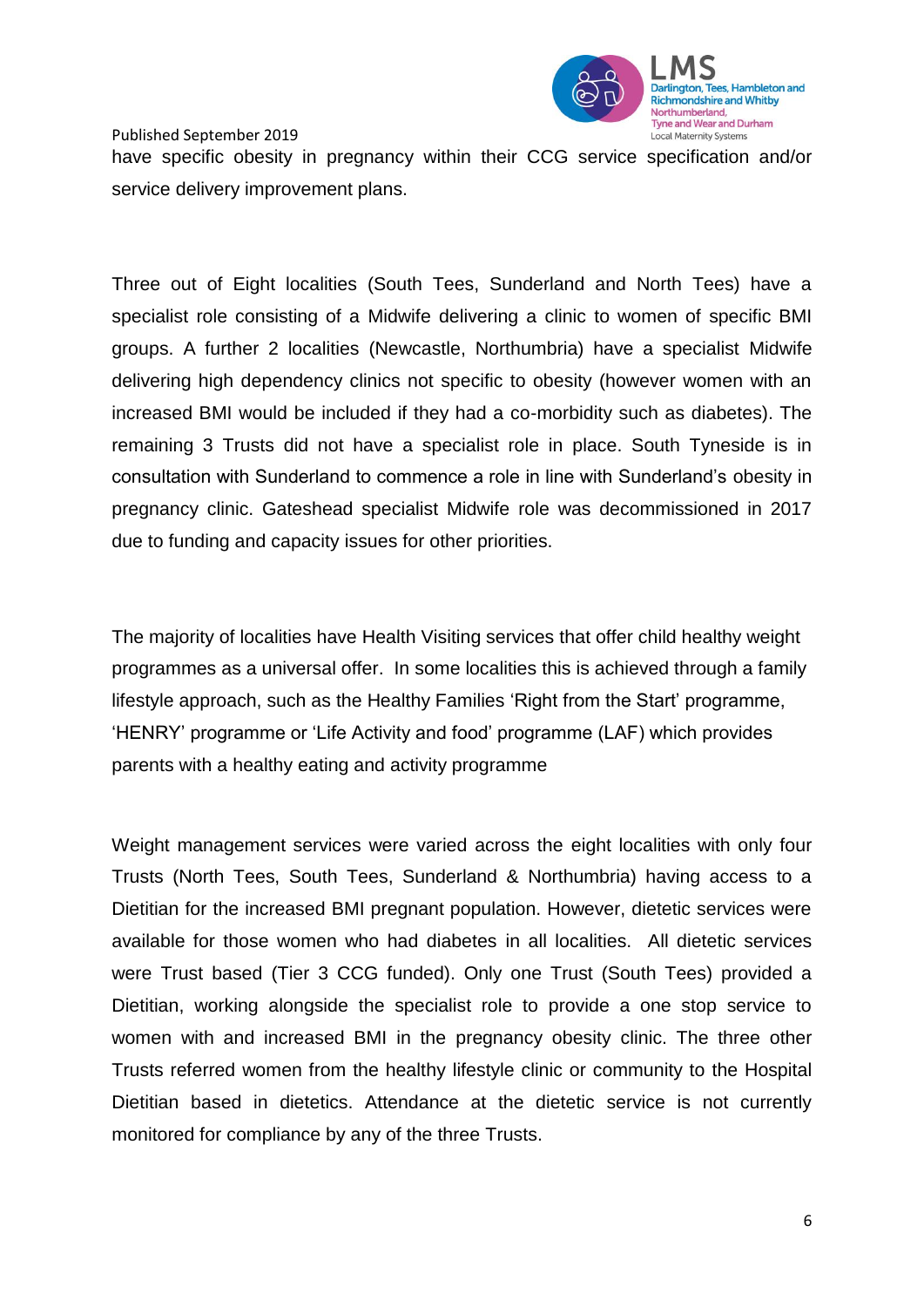

Tier 2 community based weight management services were lacking in the majority of localities with a number being decommissioned when the funding streams changed within public health between local authorities and CCG's (2015) (Durham & Darlington, Gateshead, South Tyneside). Those that still have some services (Newcastle, Durham only, Sunderland South Tees) are general population based and exclude pregnancy (include post-natal if not breast feeding). The exception is North Tees locality where pregnancy is not exempt from Hartlepool adult services, however Midwives were not aware that they could refer into this service. Stockton are developing a new service which aims to offer specialist nurse led health assessments, working with lifestyle coaches to develop individualised programmes of activity and healthy eating advice to families, antenatal women and children and young people aged 0-19 (0-25 SEND). The service is in schools, community venues and clients homes and also provides a digital offer to increase ease of access. The team are working in close partnership with Tees Active to improve the physical activity element of the programme

# **Workforce Development**

Training in physical activity, nutrition and healthy eating was only offered in two Trusts, Sunderland being included on the quarterly directorate training programme and South Tees as part of an annual public health half day for community Midwives. Midwives across the region had been trained in all Trusts 2014-15 in delivering 'very brief advice (VBA)' but in relation to smoking cessation for BabyClear implementation. Training and information across the region was varied in both availability and, type of resource used. No Trust included specific training in their induction programme or on the mandatory obstetric training agenda. Gateshead suggested that Midwives could utilise the RCM e-learning tool, however this wasn't mandated. The region would benefit from a standardised approach to training and information in all localities.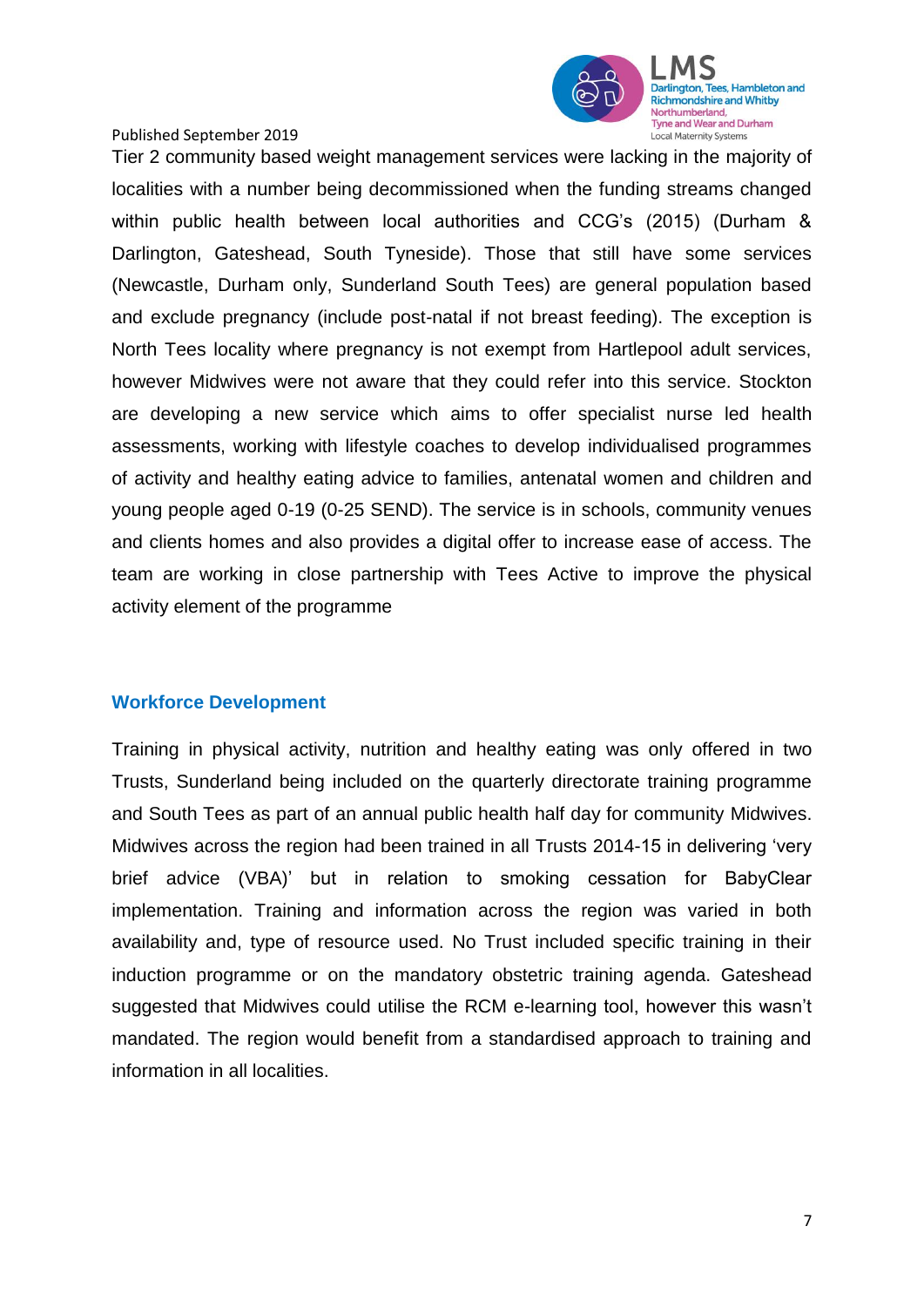

The majority of Trusts recognised that they could not be assured that health professionals were able to provide accurate high quality information and advice for women in the higher BMI groups. This was recognised as a gap in training, in referral pathways to appropriate services and in the availability of services.

Health Visiting services appeared to have higher intensity training in relation to healthy weight programmes with the majority of HV having received a level of training. Although these were focussed primarily on early years and school age children many had a family education approach to healthy lifestyle built into them. These principles would be applicable to pregnant women and their families.

### **Pathways & Service Delivery**

Patient pathways across the region vary considerably depending on the services available but all endeavour to provide individualised care to pregnant women with the resources available.

All Trusts had an obesity/BMI guideline which outlined the care pathway for women. These usually started with a BMI  $\geq$  30. However care varied greatly dependant on what services were available. In addition to the guidelines both Sunderland and South Tees had pathways to support women through pregnancy with a BMI ≥ 30 as an integral part of their hand held records.

Half of the Trusts (Sunderland, South Tees Northumbria, and North Tees) held a specific clinic for increased BMI with the remaining Trusts referring directly into a high dependency clinic with the consultant to discuss pregnancy risk only. The thresholds for referral varied with some referring at BMI ≥30, ≥35 or ≥40. Those that operated a specific clinic, with the exception of South Tees, had to refer to a Dietitian in a different department on a different day within the hospital.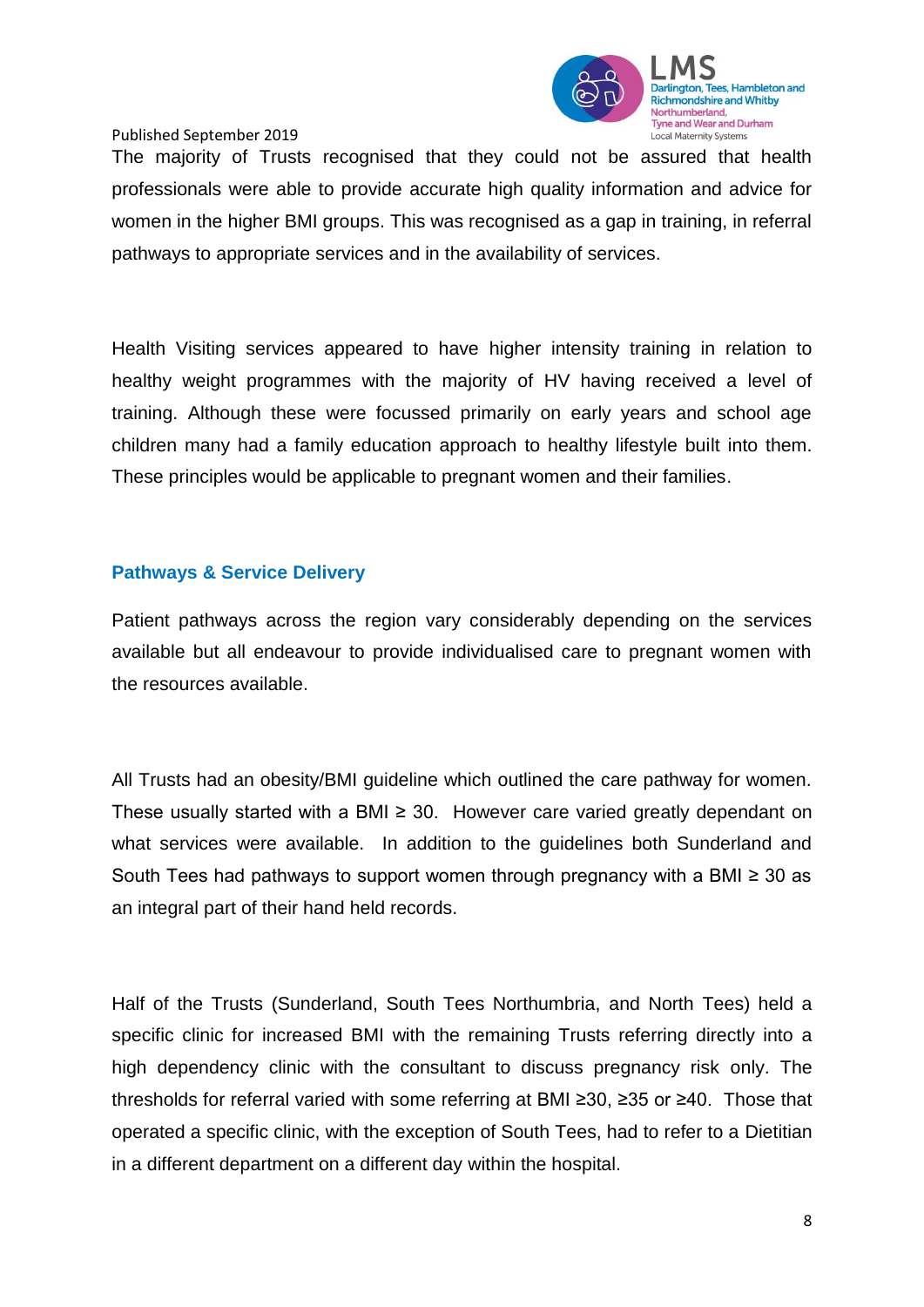

Trusts that did not have a combined Dietitian and raised BMI in pregnancy clinic felt that there is a degree of crossover in terms of discussion regarding the effects of obesity to the woman and her unborn child as well as supporting the woman maintain a healthy weight. Most pathways to the Dietitian were locality specific with most being tier three services based within Trusts. There was little information available to monitor the attendance at these clinics.

A few Trusts offered an 'early bird' information appointment to women pre-booking (Northumbria, South Tees, and North Tees) in which physical activity and healthy eating and nutrition advice was inclusive. Additional resources offered to women ranged from general maternity booklets the Baby Buddy App, the Pregnancy book and RCOG 'Why weight matters'. All Trusts provided some information on BMI at the booking appointment. Weight was addressed again in pregnancy, on an individual basis, at varying levels from recording weight to setting healthy goals.

All Trusts referred to an anaesthetist for women with a BMI ≥40 as per RCOG guidance. In addition all Trusts were compliant with NICE for referral and undertaking of oral glucose tolerance testing (OGTT) for BMI ≥30. It wasn't clear whether Trusts monitored attendance and uptake of the OGTT or anaesthetist appointments.

In line with NICE intrapartum guidance (2014) the majority of Trusts referred women with a BMI of ≥35 into a high dependency labour ward for delivery. With one Trust (Gateshead) assessing women an individual basis depending on other factors and comorbidities.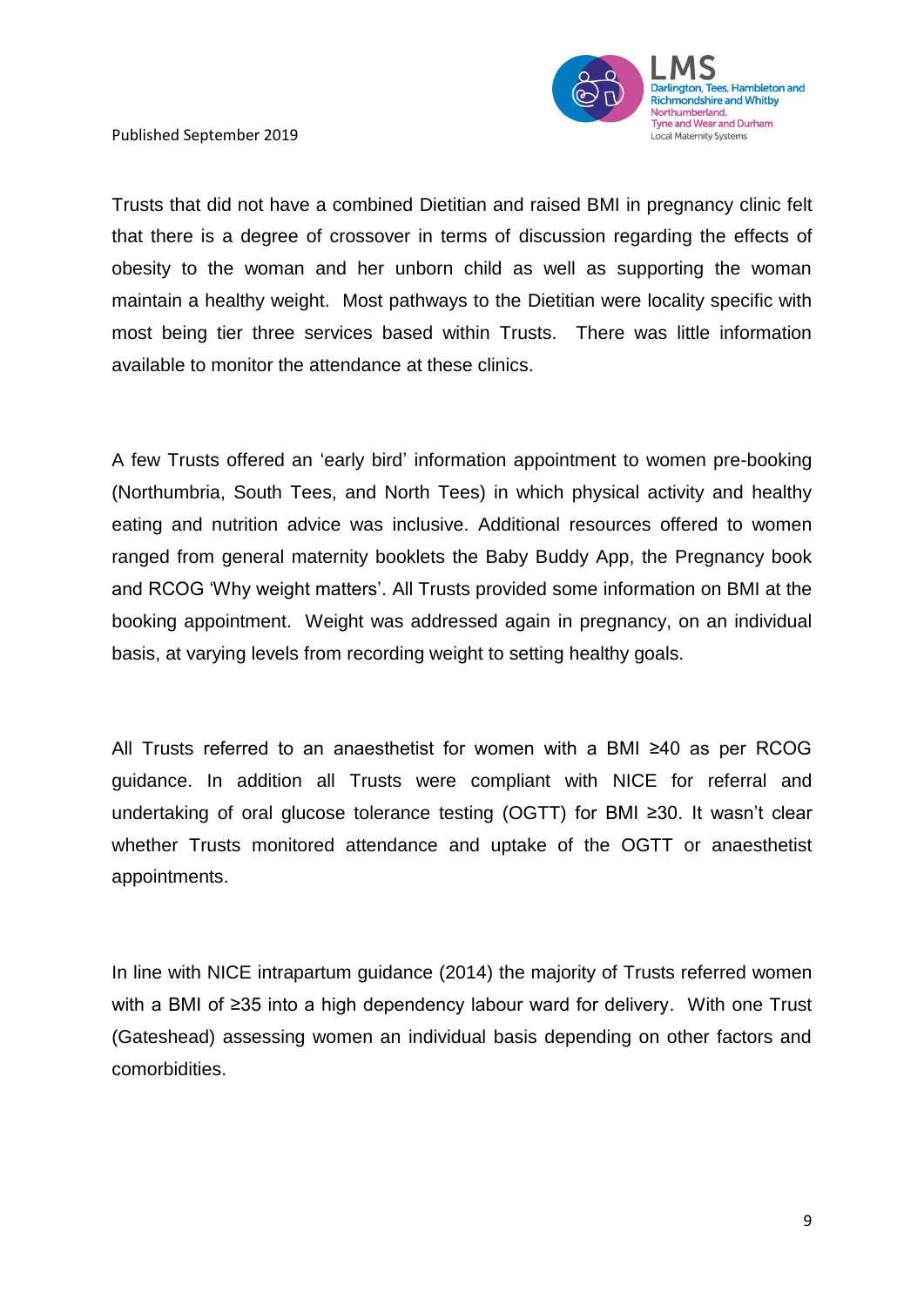

The documentation of weight/BMI was a combination of paper and electronic formats and is entered at booking at all Trusts then it becomes varied for the rest of pregnancy. This data feeds into the Maternity Dashboard and Trust performance report. Most Trusts re-weigh women at 36 weeks/in labour. Some recalculate the BMI and use this information to assess safety for place of birth, medication in labour and post-natal thromboprophylaxis. Some Trusts weigh at every appointment as part of providing obesity related advice.

There is evidence to suggest lack of signposting and collaborative working between all stakeholders into to physical activity programmes. The majority of localities do not offer specific programmes for pregnant women, with women having to access physical activity sessions privately. Three localities offer pregnant women exercise in water sessions delivered by either Midwives or leisure centre staff. A minority of localities offer pregnancy specific classes such as Pilates, Yoga and Pram pushes for post-natal women.

# **Evidenced Based Planning and Commissioning**

The majority of localities had not undertaken a Joint Strategic Needs Assessment (JSNA) in relation to obesity in pregnancy and the post-natal period, with the exception of Gateshead LA which does include an element of pregnancy and early year's information; from this a healthy weight strategy will be developed. Maternity services to date have not had any involvement in this work stream although this will be addressed for future activities. North Tees locality have obesity in pregnancy included within the JSNA in relation to pregnancy and Middlesbrough undertook a piece of research in conjunction with Teesside University in regard to women's requirements and needs from a healthy lifestyle service.

A few Trusts audited their obesity guideline on an annual to three yearly basis as per governance arrangements, with Sunderland and South Tees specifically auditing the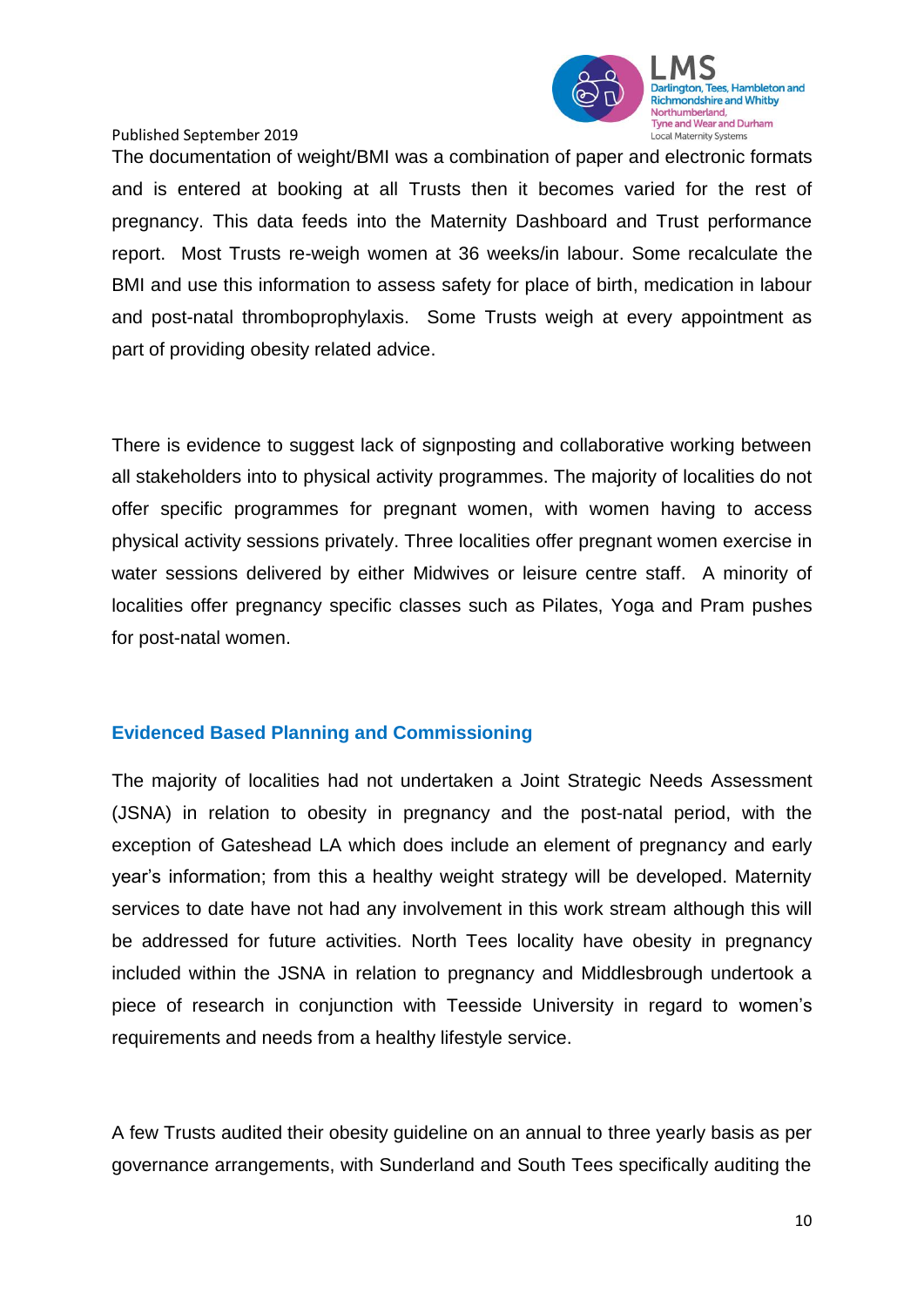

raised BMI groups attending a specific pregnancy clinic with actions to support service development. In addition South Tees annually monitors outcomes of all women attending the clinic including weight gain and mode of delivery.

Most localities felt that they did not fully understand the needs of all women in relation to obesity in pregnancy as there were limited targeted approaches to assessing these needs, however most felt that they were aware of their women on an individual basis. Gateshead felt that the results of the health needs assessment should assist with this understanding and enable them to plan future services. South Tees monitor obesity in pregnancy as part of the maternity service and MICH work stream.

None of the localities felt that services were commissioned to fit seamlessly across the whole pathway. This appeared to be due to lack of collaboration between services, lack of knowledge of need, capacity in Trusts and weight management services, either being available to pregnant women, or due to lack of funding.

# **RECOMMENDATIONS**

# **Data and Reporting, Leadership and Coordination Recommendations**

- Unify and utilise existing datasets in localities such as the Maternity Data set and Trust Performance Reports to provide health informatics that can be reliably compared and monitored.
- All Trusts to consider utilising expertise of dietician in relation to supporting women who are obese in pregnancy.
- Each locality to consider how identified gaps in provision of services can be addressed in order to meet NICE guidance, using a multi-stakeholder approach.

**Workforce Recommendations**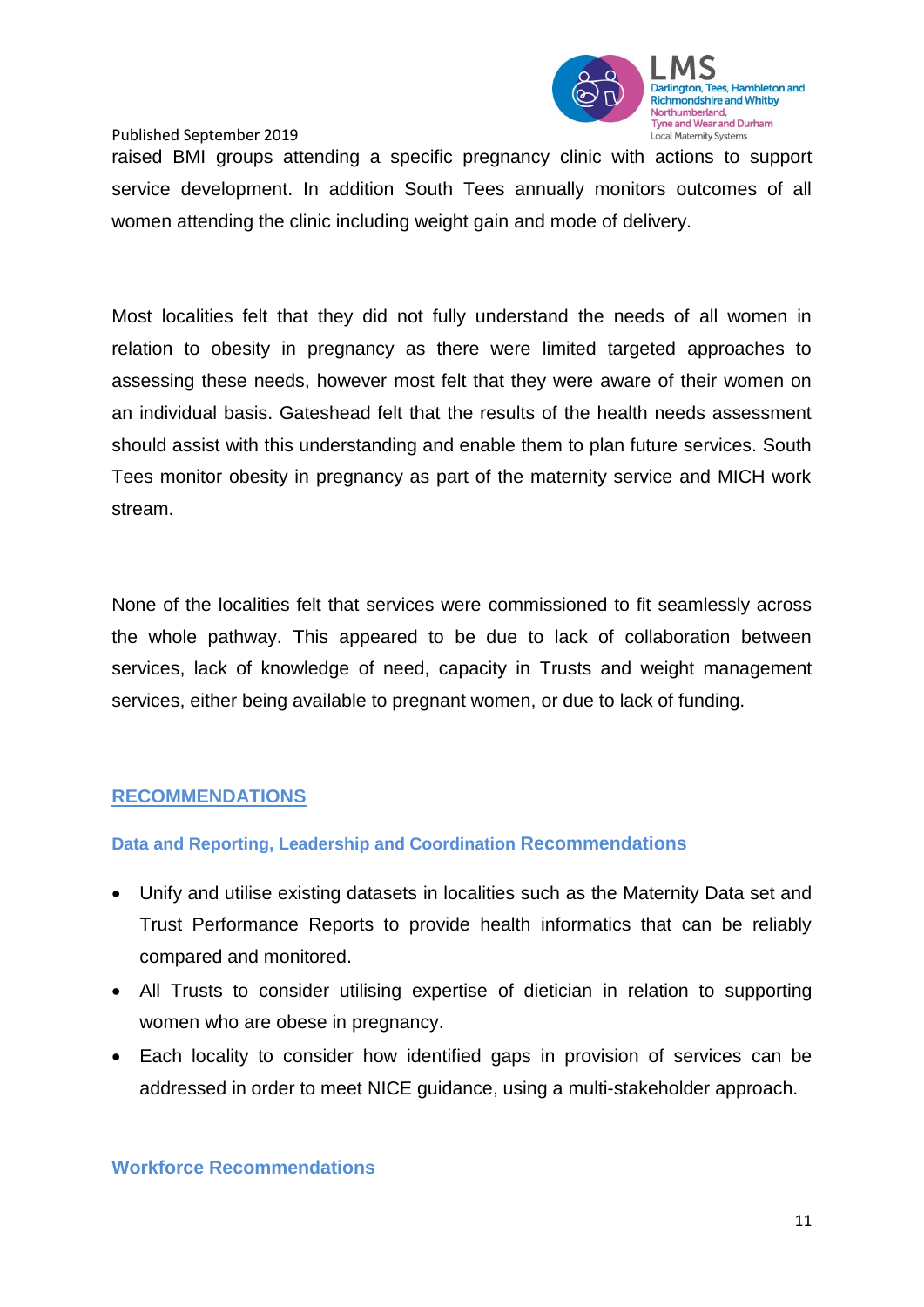

- Develop and provide standardised training for maternity and health visiting staff in relation to obesity, physical activity and healthy eating and nutrition across the region.
- Regional universities to ensure obesity, physical activity and nutrition are included within training programmes for Midwives and Health Visitors.
- Encourage health visiting services to provide evidence based additional support to families where one or more parent is obese.

# **Pathways & Service Delivery Recommendations**

- Utilise existing local multi-disciplinary stakeholder working groups that focus on pregnancy and early childhood to increase a whole system approach to tackling obesity.
- Explore potential development/adoption of a single evidence based regional pathway for maternity services.
- Encourage health visiting services to promote and refer post-natal women BMI ≥30 into local weight management services at the 6-8 week universal review.
- Encourage local public health departments to work in conjunction with partners to review access and provision of physical activities to pregnant women.
- In line with best evidence ensure all Trusts, as a minimum standard provide information to pregnant women (regardless of BMI) in regard to physical activity, nutrition, healthy eating and information on support services available within their locality.
- Trusts should promote nationally recommended resources including maternity booklets and websites: Examples; the Baby Buddy App, the Pregnancy book, NHS Choices leaflets, PHE start for life/fit for life.

# **Evidence Based Planning & Commissioning Recommendations**

• Commissioners and Local Authority public health teams should work in collaboration with maternity and health visiting services to consider the wider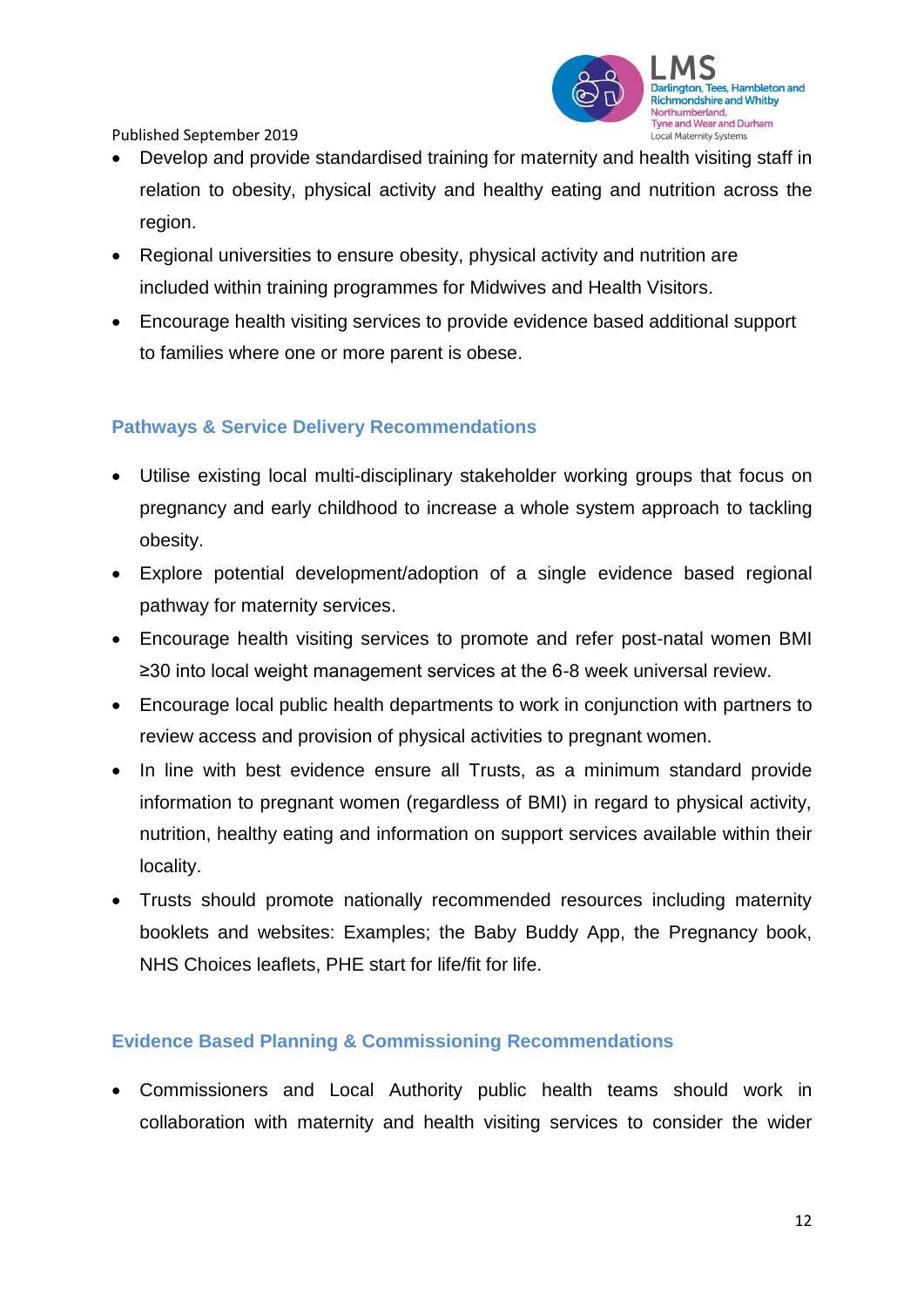

determinants of health in relation to obesity in pregnancy and develop local strategies to mitigate impact.

- Commissioners and Local Authority public health teams should work in collaboration with maternity and health visiting services to increase access to weight management services for women in the postnatal period.
- Local Authorities should include maternal obesity within their Joint Strategic Needs Assessments.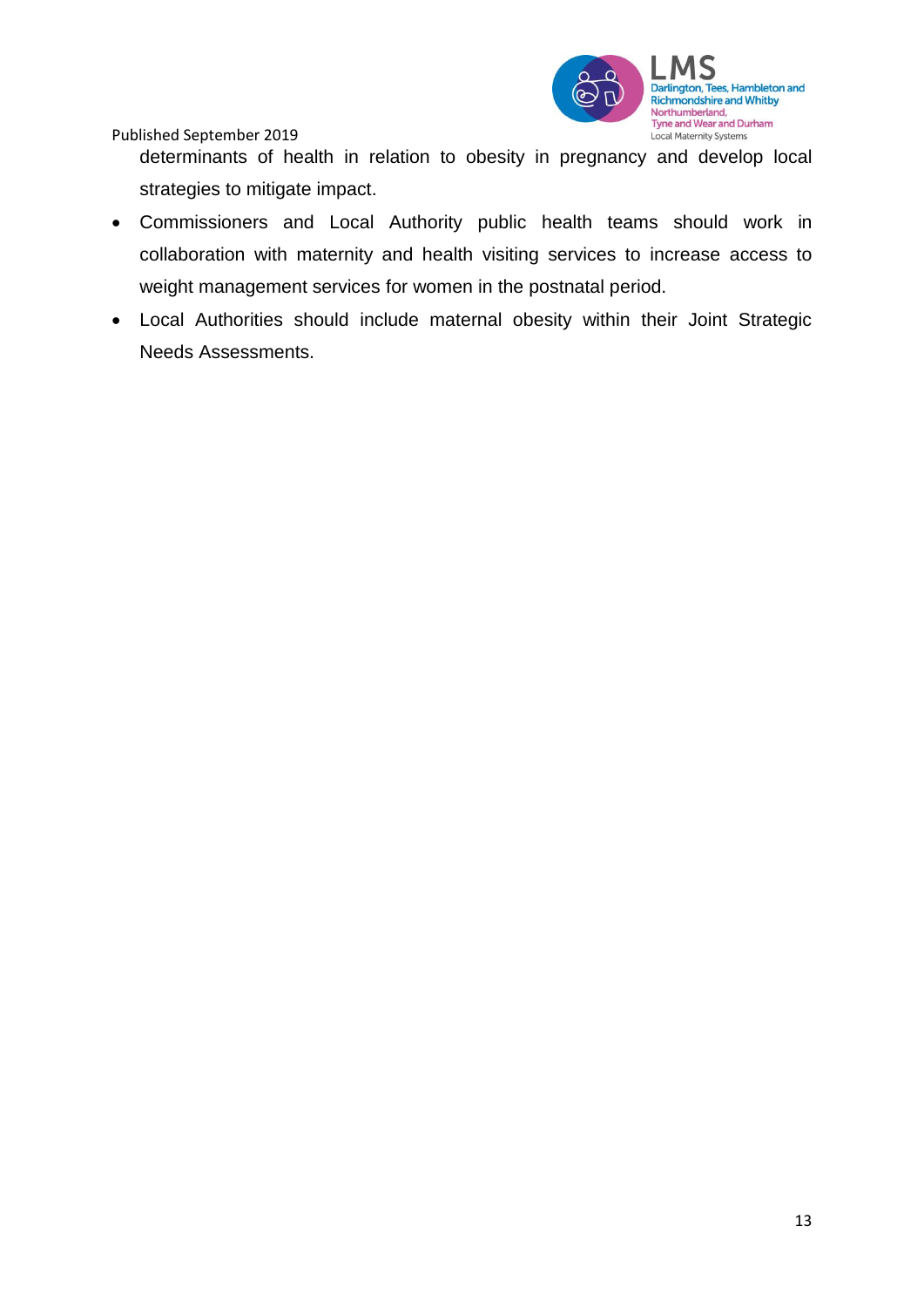

Carey F, Singh GK, Shelton Brown H and Wilkinson AV (2015), *International Journal of Behavioral Nutrition and Physical Activity*, *12 (Suppl 1)* :S3 <https://doi.org/10.1186/1479-5868-12-S1-S3>

CMACE (2010) *Maternal obesity in the UK: findings from a national project,* [http://docplayer.net/14517860-Maternal-obesity-in-the-uk-findings-from-a-national](http://docplayer.net/14517860-Maternal-obesity-in-the-uk-findings-from-a-national-project.html)[project.html](http://docplayer.net/14517860-Maternal-obesity-in-the-uk-findings-from-a-national-project.html)

Centre for Maternal and Child Enquires (CEMACE)/Royal College of Obstetricians and Gynaecologists (RCOG) (2010) Management of Women with Obesity in Pregnancy, [https://www.rcog.org.uk/globalassets/documents/guidelines/cmacercogjointguidelinemanage](https://www.rcog.org.uk/globalassets/documents/guidelines/cmacercogjointguidelinemanagementwomenobesitypregnancya.pdf) [mentwomenobesitypregnancya.pdf](https://www.rcog.org.uk/globalassets/documents/guidelines/cmacercogjointguidelinemanagementwomenobesitypregnancya.pdf)

[Dinsdale](https://www.ncbi.nlm.nih.gov/pubmed/?term=Dinsdale%20S%5BAuthor%5D&cauthor=true&cauthor_uid=27449265) S, [Branch](https://www.ncbi.nlm.nih.gov/pubmed/?term=Branch%20K%5BAuthor%5D&cauthor=true&cauthor_uid=27449265) K, [Cook](https://www.ncbi.nlm.nih.gov/pubmed/?term=Cook%20L%5BAuthor%5D&cauthor=true&cauthor_uid=27449265) L, and [Shucksmith](https://www.ncbi.nlm.nih.gov/pubmed/?term=Shucksmith%20J%5BAuthor%5D&cauthor=true&cauthor_uid=27449265) J (2016) *"As soon as you've had the baby that's it…" a qualitative study of 24 postnatal women on their experience of maternal obesity care pathways* <https://www.ncbi.nlm.nih.gov/pmc/articles/PMC4957370/>

Heslehurst N, Rankin J, McParlin C, Falko F Sniehotta, Howel D, Rice S & McColl E (2018) *Gestational Obesity Weight Management: Implementation of National Guidelines (GLOWING): a pilot cluster randomised controlled trial of a guidance implementation intervention for the management of maternal obesity by Midwives,* <https://www.ncbi.nlm.nih.gov/pmc/articles/PMC5807844/>

Muktabhant B, Lawrie TA, Lumbiganon P, Laopaiboon M (2015) Diet or exercise, or both, for preventing excessive weight gain in pregnancy. <https://www.ncbi.nlm.nih.gov/pubmed/26068707>

NHS Digital (2017) *Statistics on Obesity, Physical Activity and Diet,* [https://assets.publishing.service.gov.uk/government/uploads/system/uploads/attach](https://assets.publishing.service.gov.uk/government/uploads/system/uploads/attachment_data/file/613532/obes-phys-acti-diet-eng-2017-rep.pdf) [ment\\_data/file/613532/obes-phys-acti-diet-eng-2017-rep.pdf](https://assets.publishing.service.gov.uk/government/uploads/system/uploads/attachment_data/file/613532/obes-phys-acti-diet-eng-2017-rep.pdf)